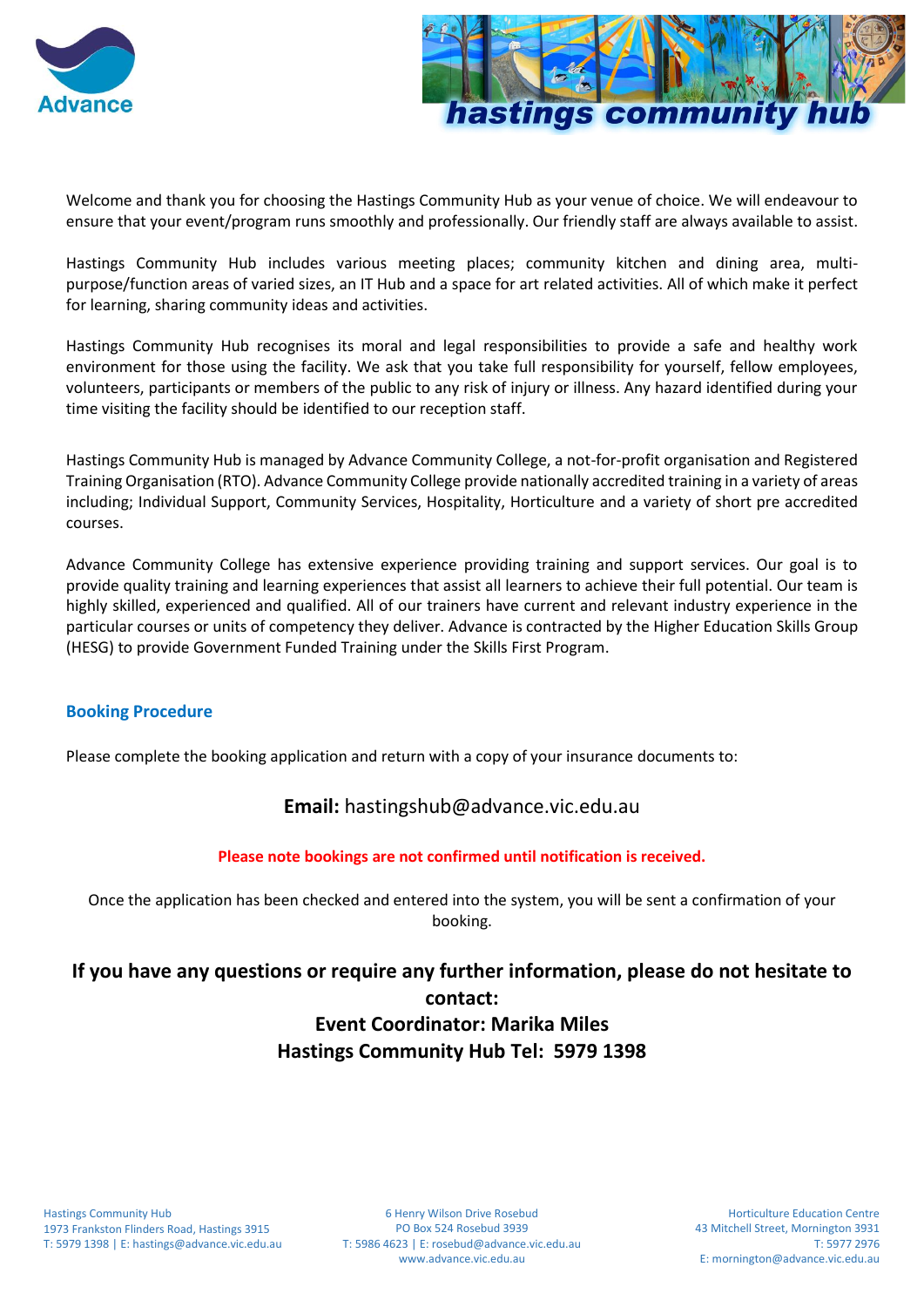### **Hire Conditions**

Hastings Community Hub and Advance Community College are happy to provide a space for commercial and community groups to use at minimal costs and ask that you follow some simple guidelines in return;

- 48 hours' notice in writing/email is required for any cancellations or variations to the original booking, or full fees will apply.
- Annual, regular groups and term bookings must give 4 weeks' notice in writing to terminate the booking or full fees will apply.
- Any persons or organisations hiring or using Hastings Community Hub must be covered by adequate (minimum \$10,000,000) public liability and property insurance. A copy of this insurance agreement must be submitted with this booking form.
- It is the hirers' responsibility to liaise with the presenter/facilitator of your event to ensure that all requirements of the event are met.
- Should you require tea/coffee/water/catering facilities please notify us at time of booking.
- The hirer is responsible for all catering and clean up not provided by the Hastings Community Hub. All catering must comply with current food safety and hygiene regulations.
- Consumption of illegal substances on the premises is prohibited. Smoking is to be outside in designated areas only.
- The hirer is responsible for leaving the premises in a clean and tidy state and shall remove all rubbish and other waste matter. Any cost incurred by Hastings Community Hub in cleaning the premises shall be recoverable from the hirer.
- In the event that facilities or equipment are damaged, the hirer is responsible for reimbursement for restoration costs incurred.
- Hirers that are granted permission to use the facility shall not assign the right of use to any other person, organisation or body.
- All programs and advertising of events at Hastings Community Hub must be approved by Hastings Community Hub Management prior to printing, publication or circulation.
- Advertising of the venue may refer to Hastings Community Hub but the Hub telephone number is not to be listed as a contact regarding your hire. The hirer's telephone number for any queries about the event must be clearly communicated.
- The hirer must ensure they are in attendance before the event commences to ensure everything is ready for their event and must remain after the event finishes to ensure the facility is left in a clean and tidy state.
- Please be courteous and respectful of other facility users.
- Please leave the rooms as you found them, there are maps located in all rooms to help reset if you have moved furniture.
- Heating/cooling is provided in all rooms for your comfort, you are able to operate these manually from each room, foyer and kitchen area. Please ensure they are turned off when leaving (additional charges may be incurred).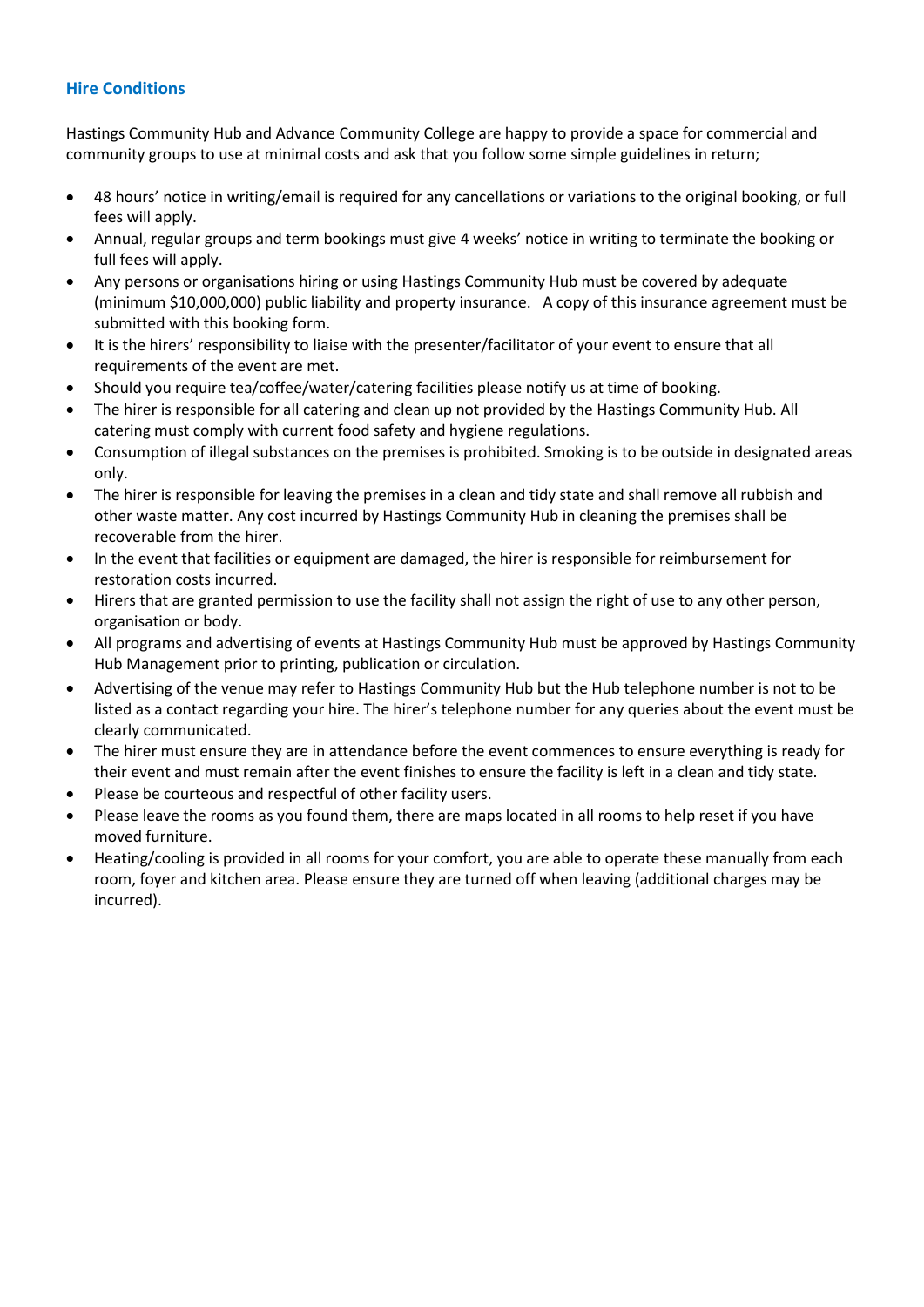| <b>Room Hire Rates</b>                                                           |             |
|----------------------------------------------------------------------------------|-------------|
| <b>Multi-Function Room 1</b>                                                     | <b>Cost</b> |
| Commercial - per hour day rate                                                   | \$40.00     |
| Commercial - per hour evening/weekend rate                                       | \$47.00     |
| Community - per hour day rate                                                    | \$30.00     |
| Community - per hour evening/weekend rate                                        | \$35.00     |
|                                                                                  |             |
| <b>Foyer</b>                                                                     |             |
| Downstairs (Only available in conjunction with Multi - functions space #1)       | \$20.00     |
| Upstairs (available weekends and evenings)                                       | \$20.00     |
|                                                                                  |             |
| <b>Meeting Room 7</b>                                                            |             |
| Commercial - per hour day rate                                                   | \$30.00     |
| Commercial - per hour evening/weekend rate                                       | \$37.00     |
| Community - per hour day rate                                                    | \$25.00     |
| Community - per hour evening/weekend rate                                        | \$30.00     |
| <b>IT HUB</b>                                                                    |             |
| Commercial - per hour day rate                                                   | \$35.00     |
| Commercial - per hour evening/weekend rate                                       | \$42.00     |
| Community - per hour day rate                                                    | \$25.00     |
| Community - per hour evening/weekend rate                                        | \$35.00     |
|                                                                                  |             |
| <b>Meeting Room 1 (Room 12) with kitchenette</b>                                 |             |
| Commercial - per hour day rate                                                   | \$35.00     |
| Commercial - per hour evening/weekend rate                                       | \$42.00     |
| Community - per hour day rate                                                    | \$30.00     |
| Community - per hour evening/weekend rate                                        | \$35.00     |
|                                                                                  |             |
| <b>Art Space</b>                                                                 |             |
| Commercial - per hour day rate                                                   | \$35.00     |
| Commercial - per hour evening/weekend rate                                       | \$42.00     |
| Community - per hour day rate                                                    | \$25.00     |
| Community - per hour evening/weekend rate                                        | \$30.00     |
|                                                                                  |             |
| <b>Kitchen/Dining Area</b><br>Commercial - per hour day rate                     | \$30.00     |
| Commercial - per hour evening/weekend rate                                       | \$37.00     |
| Community - per hour day rate                                                    | \$20.00     |
| Community - per hour evening/weekend rate                                        | \$25.00     |
|                                                                                  |             |
| Office 9A, 9B and 9C                                                             |             |
| Commercial - per hour day rate                                                   | \$25.00     |
| Commercial - per hour evening/weekend rate                                       | \$27.00     |
| Community - per hour day rate                                                    | \$15.00     |
|                                                                                  | \$17.00     |
| Community - per hour evening/weekend rate                                        |             |
| Office 11                                                                        |             |
| Commercial - per hour day rate                                                   | \$30.00     |
|                                                                                  |             |
| <b>Weekend rate for Community Events</b>                                         |             |
| All downstairs rooms (that are not permanently hired out) for 10 hour block rate | \$400.00    |
| <i>**Please note: all fees incur 10% GST.</i>                                    |             |
|                                                                                  |             |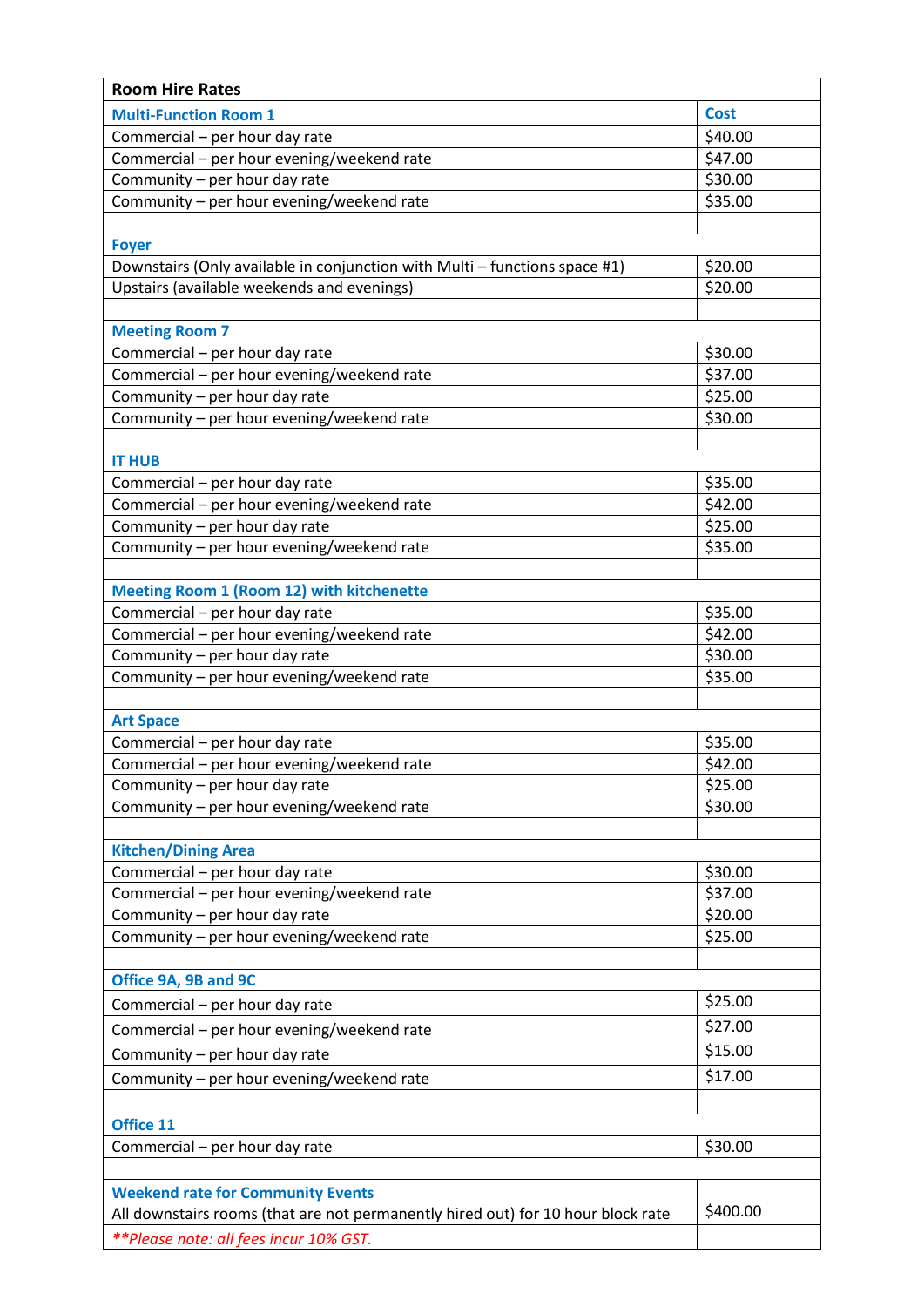### **Facility Floor Plan**



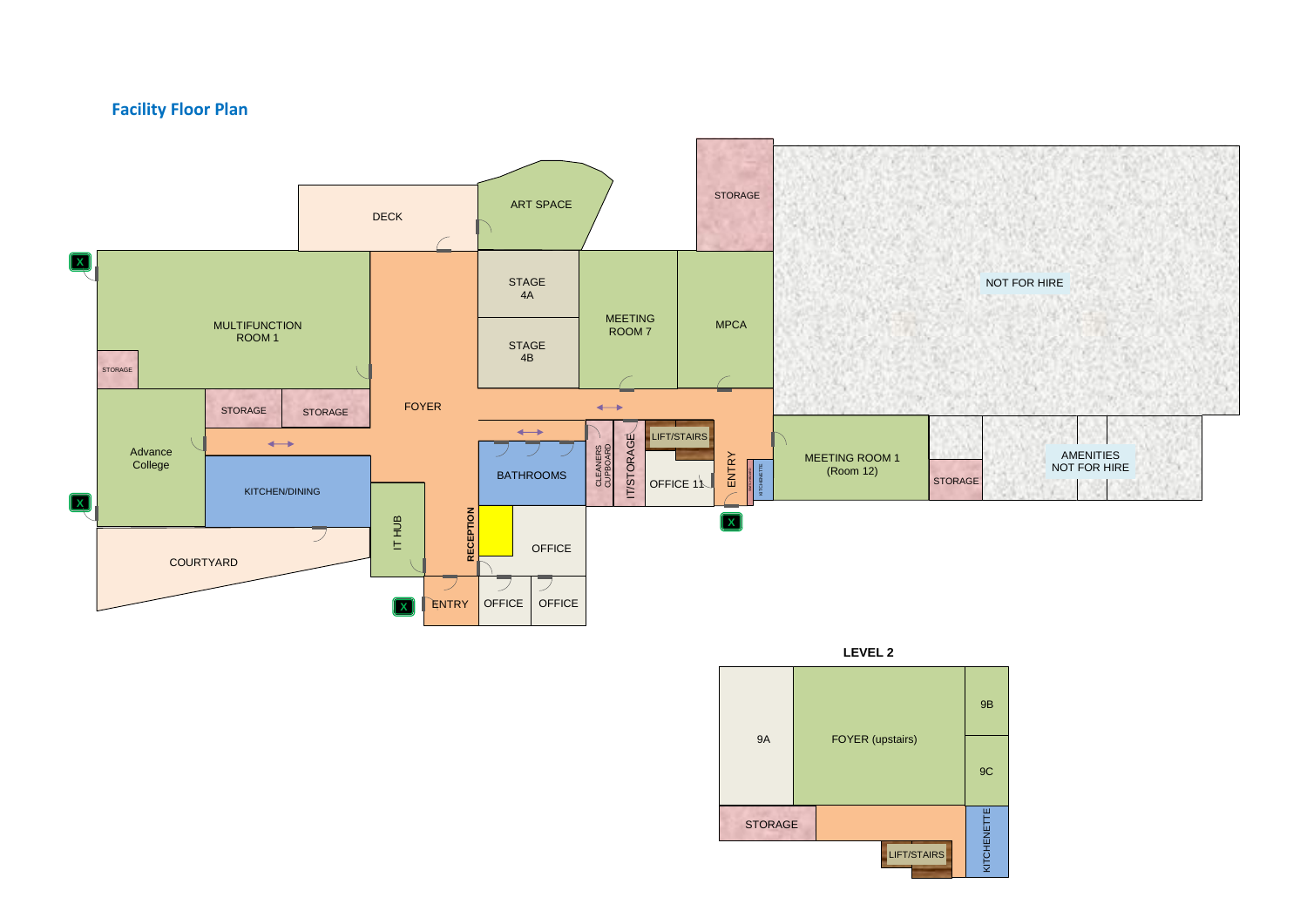



| <b>Application Form for Facility Hire</b>                                                             |                         |                  |                              |               |  |  |
|-------------------------------------------------------------------------------------------------------|-------------------------|------------------|------------------------------|---------------|--|--|
| <b>Applicant Details</b>                                                                              |                         |                  |                              |               |  |  |
| <b>Name of Organisation/Group:</b>                                                                    |                         |                  |                              |               |  |  |
| <b>Contact Person:</b>                                                                                |                         |                  |                              |               |  |  |
| <b>Address:</b>                                                                                       |                         |                  |                              |               |  |  |
| Email:                                                                                                |                         |                  |                              |               |  |  |
| Mobile:                                                                                               |                         |                  | <b>Telephone (AH):</b>       |               |  |  |
| <b>Invoice Details</b>                                                                                |                         |                  |                              |               |  |  |
| <b>Registered Business Name:</b>                                                                      |                         |                  |                              |               |  |  |
| ABN:                                                                                                  |                         |                  | <b>Purchase Order No:</b>    |               |  |  |
| <b>Postal Address:</b>                                                                                |                         |                  |                              |               |  |  |
| Email:                                                                                                |                         |                  |                              |               |  |  |
| <b>Event Details</b>                                                                                  |                         |                  |                              |               |  |  |
| <b>Proposed Day(s):</b>                                                                               |                         |                  | <b>Proposed Date(s):</b>     |               |  |  |
| <b>Proposed Start Time:</b>                                                                           |                         |                  | <b>Proposed Finish Time:</b> |               |  |  |
| Estimated number of people attending event/service/activity:                                          |                         |                  |                              |               |  |  |
| Please provide a brief description of the event/service/activity you wish to conduct at the facility: |                         |                  |                              |               |  |  |
|                                                                                                       |                         |                  |                              |               |  |  |
|                                                                                                       |                         |                  |                              |               |  |  |
|                                                                                                       |                         |                  |                              |               |  |  |
| <b>Room(s) Required</b>                                                                               |                         |                  |                              |               |  |  |
| $\Box$ Multi-Function Room 1                                                                          | $\Box$ Foyer (upstairs) |                  | □ Art Space                  | $\Box$ IT Hub |  |  |
| $\Box$ Meeting Room 1                                                                                 | □ Room 7                |                  | $\Box$ Kitchen/Dining area   | □ Office 9A   |  |  |
| □ Office 9B                                                                                           | □ Office 9C             | $\Box$ Office 11 |                              |               |  |  |

6 Henry Wilson Drive Rosebud PO Box 524 Rosebud 3939 T: 5986 4623 | E: rosebud@advance.vic.edu.au www.advance.vic.edu.au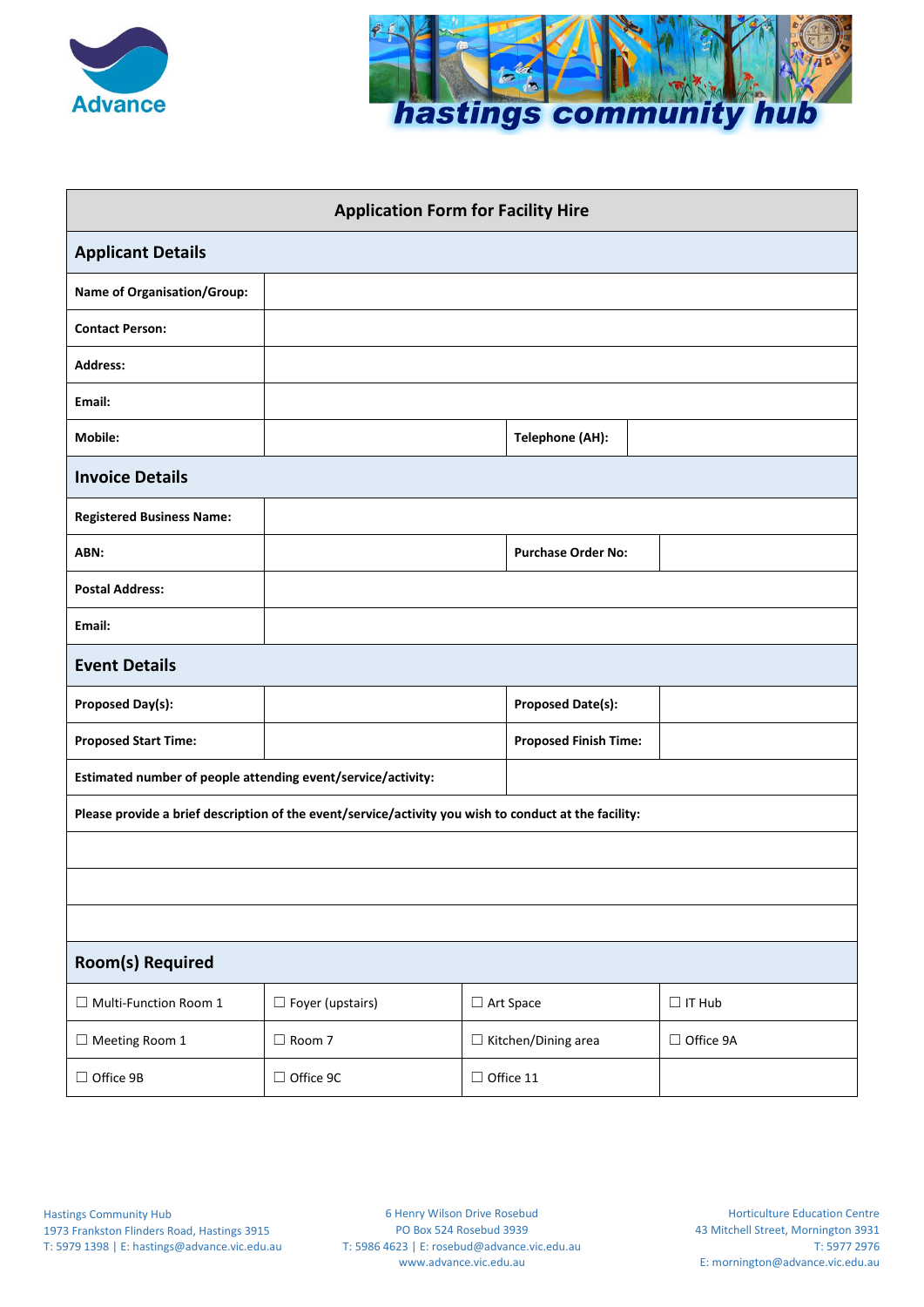| <b>Catering Requirements</b>                                                                                                                                                                                                                                                                                                                                                                                                                                                                                                                                                                                                                                                                                                                                                                                                                                                                                                                                                                                                                                                                                                                                                                                                                       |                                                                                                    |                    |                      |  |                  |                |  |                      |  |
|----------------------------------------------------------------------------------------------------------------------------------------------------------------------------------------------------------------------------------------------------------------------------------------------------------------------------------------------------------------------------------------------------------------------------------------------------------------------------------------------------------------------------------------------------------------------------------------------------------------------------------------------------------------------------------------------------------------------------------------------------------------------------------------------------------------------------------------------------------------------------------------------------------------------------------------------------------------------------------------------------------------------------------------------------------------------------------------------------------------------------------------------------------------------------------------------------------------------------------------------------|----------------------------------------------------------------------------------------------------|--------------------|----------------------|--|------------------|----------------|--|----------------------|--|
| Would you like us to provide catering for your event?                                                                                                                                                                                                                                                                                                                                                                                                                                                                                                                                                                                                                                                                                                                                                                                                                                                                                                                                                                                                                                                                                                                                                                                              |                                                                                                    |                    | $\Box$ Yes $\Box$ No |  |                  |                |  |                      |  |
| $\Box$ Tea and coffee facilities                                                                                                                                                                                                                                                                                                                                                                                                                                                                                                                                                                                                                                                                                                                                                                                                                                                                                                                                                                                                                                                                                                                                                                                                                   |                                                                                                    | $\Box$ Morning Tea |                      |  | $\Box$ Lunch     |                |  | $\Box$ Afternoon Tea |  |
| $\Box$ Cold menu                                                                                                                                                                                                                                                                                                                                                                                                                                                                                                                                                                                                                                                                                                                                                                                                                                                                                                                                                                                                                                                                                                                                                                                                                                   |                                                                                                    | $\Box$ Hot menu    |                      |  |                  |                |  |                      |  |
| Dietary requirements:                                                                                                                                                                                                                                                                                                                                                                                                                                                                                                                                                                                                                                                                                                                                                                                                                                                                                                                                                                                                                                                                                                                                                                                                                              |                                                                                                    |                    |                      |  |                  |                |  |                      |  |
| $\Box$ Gluten free                                                                                                                                                                                                                                                                                                                                                                                                                                                                                                                                                                                                                                                                                                                                                                                                                                                                                                                                                                                                                                                                                                                                                                                                                                 |                                                                                                    | $\Box$ Vegetarian  |                      |  |                  |                |  |                      |  |
| $\Box$ Other (please specify):                                                                                                                                                                                                                                                                                                                                                                                                                                                                                                                                                                                                                                                                                                                                                                                                                                                                                                                                                                                                                                                                                                                                                                                                                     |                                                                                                    |                    |                      |  |                  |                |  |                      |  |
| Any additional notes:                                                                                                                                                                                                                                                                                                                                                                                                                                                                                                                                                                                                                                                                                                                                                                                                                                                                                                                                                                                                                                                                                                                                                                                                                              |                                                                                                    |                    |                      |  |                  |                |  |                      |  |
|                                                                                                                                                                                                                                                                                                                                                                                                                                                                                                                                                                                                                                                                                                                                                                                                                                                                                                                                                                                                                                                                                                                                                                                                                                                    |                                                                                                    |                    |                      |  |                  |                |  |                      |  |
|                                                                                                                                                                                                                                                                                                                                                                                                                                                                                                                                                                                                                                                                                                                                                                                                                                                                                                                                                                                                                                                                                                                                                                                                                                                    |                                                                                                    |                    |                      |  |                  |                |  |                      |  |
| <b>Equipment Requirements</b>                                                                                                                                                                                                                                                                                                                                                                                                                                                                                                                                                                                                                                                                                                                                                                                                                                                                                                                                                                                                                                                                                                                                                                                                                      |                                                                                                    |                    |                      |  |                  |                |  |                      |  |
| $\Box$ Tables                                                                                                                                                                                                                                                                                                                                                                                                                                                                                                                                                                                                                                                                                                                                                                                                                                                                                                                                                                                                                                                                                                                                                                                                                                      | $\Box$ Chairs                                                                                      |                    | $\Box$ Whiteboard    |  | $\Box$ Projector | $\Box$ Lectern |  | $\square$ Wi-Fi      |  |
| What equipment do you intend to bring?                                                                                                                                                                                                                                                                                                                                                                                                                                                                                                                                                                                                                                                                                                                                                                                                                                                                                                                                                                                                                                                                                                                                                                                                             |                                                                                                    |                    |                      |  |                  |                |  |                      |  |
|                                                                                                                                                                                                                                                                                                                                                                                                                                                                                                                                                                                                                                                                                                                                                                                                                                                                                                                                                                                                                                                                                                                                                                                                                                                    |                                                                                                    |                    |                      |  |                  |                |  |                      |  |
| Do you have any additional requests regarding equipment?                                                                                                                                                                                                                                                                                                                                                                                                                                                                                                                                                                                                                                                                                                                                                                                                                                                                                                                                                                                                                                                                                                                                                                                           |                                                                                                    |                    |                      |  |                  |                |  |                      |  |
|                                                                                                                                                                                                                                                                                                                                                                                                                                                                                                                                                                                                                                                                                                                                                                                                                                                                                                                                                                                                                                                                                                                                                                                                                                                    |                                                                                                    |                    |                      |  |                  |                |  |                      |  |
| About your organisation/group                                                                                                                                                                                                                                                                                                                                                                                                                                                                                                                                                                                                                                                                                                                                                                                                                                                                                                                                                                                                                                                                                                                                                                                                                      |                                                                                                    |                    |                      |  |                  |                |  |                      |  |
| Is your group a:                                                                                                                                                                                                                                                                                                                                                                                                                                                                                                                                                                                                                                                                                                                                                                                                                                                                                                                                                                                                                                                                                                                                                                                                                                   | $\Box$ Not for profit community group<br>$\Box$ Not for profit community agency<br>$\Box$ Business |                    |                      |  |                  |                |  |                      |  |
| Does your organisation/group have current public liability insurance?<br>$\Box$ Yes $\Box$ No                                                                                                                                                                                                                                                                                                                                                                                                                                                                                                                                                                                                                                                                                                                                                                                                                                                                                                                                                                                                                                                                                                                                                      |                                                                                                    |                    |                      |  |                  |                |  |                      |  |
| If Yes, please provide a copy with your application.                                                                                                                                                                                                                                                                                                                                                                                                                                                                                                                                                                                                                                                                                                                                                                                                                                                                                                                                                                                                                                                                                                                                                                                               |                                                                                                    |                    |                      |  |                  |                |  |                      |  |
| Brief description of your organisation's purpose and target group, e.g. families, young people, ethnic group, etc.                                                                                                                                                                                                                                                                                                                                                                                                                                                                                                                                                                                                                                                                                                                                                                                                                                                                                                                                                                                                                                                                                                                                 |                                                                                                    |                    |                      |  |                  |                |  |                      |  |
|                                                                                                                                                                                                                                                                                                                                                                                                                                                                                                                                                                                                                                                                                                                                                                                                                                                                                                                                                                                                                                                                                                                                                                                                                                                    |                                                                                                    |                    |                      |  |                  |                |  |                      |  |
| <b>Terms and Conditions</b>                                                                                                                                                                                                                                                                                                                                                                                                                                                                                                                                                                                                                                                                                                                                                                                                                                                                                                                                                                                                                                                                                                                                                                                                                        |                                                                                                    |                    |                      |  |                  |                |  |                      |  |
| 1. I hereby apply to hire the Hastings Community Hub facilities details as completed above.<br>2. I certify that I have been issued with Hastings Community Hub conditions of Hire Agreement which I have read and understood and<br>I will comply with all conditions detailed in that document.<br>3. Where the hirer is a company or incorporated association, I am authorised by the hirer to complete the Application Form on the<br>hirer's behalf and acknowledge that I am personally responsible for ensuring that the hirer complies with the conditions of hire.<br>The hirer will provide a current copy of Hirer's Public Liability Insurance Certificate.<br>4.<br>5. The hirer(s) here to agree to indemnify and to keep indemnified and to hold harmless Advance/Hastings Community Hub, its staff<br>and agents and of each of them from and against all actions, costs, claims, charges, expenses and damages whatsoever which may<br>be brought or made or claimed against it or any of them arising out of or in any way related.<br>Lodgement of this form does not guarantee use of the facility.<br>6.<br>7. In accordance with the current privacy laws your personal details will be protected.<br><b>Applicant Name:</b> |                                                                                                    |                    |                      |  |                  |                |  |                      |  |
| <b>Applicant Signature:</b>                                                                                                                                                                                                                                                                                                                                                                                                                                                                                                                                                                                                                                                                                                                                                                                                                                                                                                                                                                                                                                                                                                                                                                                                                        |                                                                                                    |                    |                      |  |                  | Date:          |  |                      |  |
| Please return your completed application form and public liability insurance to: hastingshubs@advance.vic.edu.au                                                                                                                                                                                                                                                                                                                                                                                                                                                                                                                                                                                                                                                                                                                                                                                                                                                                                                                                                                                                                                                                                                                                   |                                                                                                    |                    |                      |  |                  |                |  |                      |  |